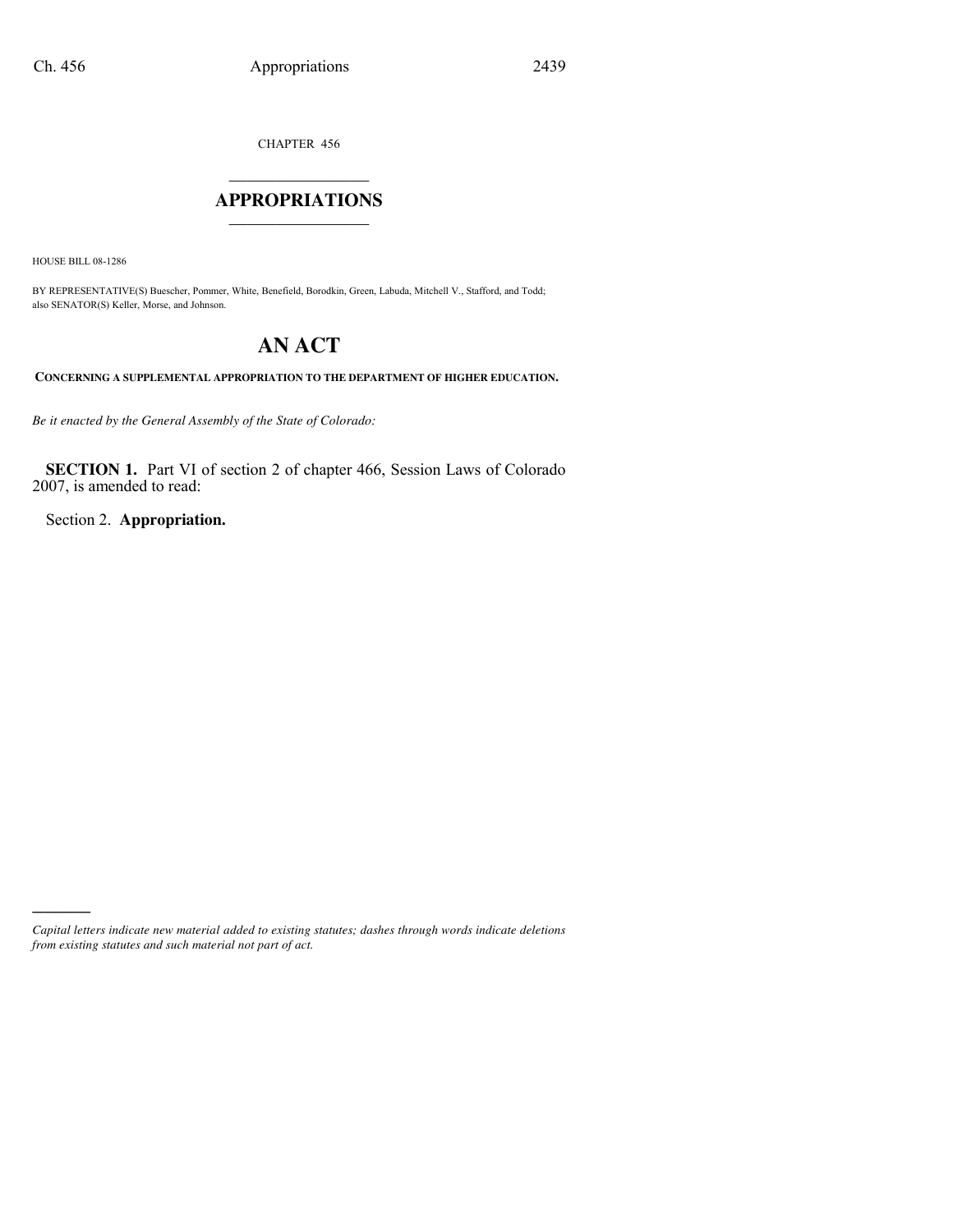|                 |              | APPROPRIATION FROM |                |              |               |                |
|-----------------|--------------|--------------------|----------------|--------------|---------------|----------------|
| ITEM &          | <b>TOTAL</b> | <b>GENERAL</b>     | <b>GENERAL</b> | CASH         | CASH          | <b>FEDERAL</b> |
| <b>SUBTOTAL</b> |              | FUND               | <b>FUND</b>    | <b>FUNDS</b> | <b>FUNDS</b>  | <b>FUNDS</b>   |
|                 |              |                    | <b>EXEMPT</b>  |              | <b>EXEMPT</b> |                |
|                 | C            |                    |                |              |               |                |

### **PART VIDEPARTMENT OF HIGHER EDUCATION**

### **(1) DEPARTMENT ADMINISTRATIVE OFFICE**

| Health, Life, and Dental         | 683,910 |        | 243,084 <sup>a</sup>  | $426,498$ <sup>b</sup> | 14,328 |
|----------------------------------|---------|--------|-----------------------|------------------------|--------|
| Short-term Disability            | 9,793   |        | $3,409^a$             | $5,525^b$              | 859    |
| S.B. 04-257 Amortization         |         |        |                       |                        |        |
| <b>Equalization Disbursement</b> | 90,400  |        | $31,473^a$            | 50,996                 | 7,931  |
|                                  | 90,581  |        |                       | 51,177 <sup>b</sup>    |        |
| S.B. 06-235 Supplemental         |         |        |                       |                        |        |
| Amortization Equalization        |         |        |                       |                        |        |
| Disbursement                     | 18,834  |        | $6,557$ <sup>a</sup>  | $10,624$ <sup>b</sup>  | 1,653  |
|                                  | 18,904  |        |                       | $10,694^{\rm b}$       |        |
| Salary Survey and Senior         |         |        |                       |                        |        |
| <b>Executive Service</b>         | 258,113 |        | $79.165^a$            | $150,482^b$            | 28,466 |
| Performance-based Pay            |         |        |                       |                        |        |
| Awards                           | 123,924 |        | $34,645^{\circ}$      | $75,954^b$             | 13,325 |
| Workers' Compensation            | 20,284  |        | $6,656^{\circ}$       | 13,628                 |        |
|                                  | 17,542  |        | $5,756^{\circ}$       | $11,786^b$             |        |
| Legal Services for 448 hours     |         |        |                       |                        |        |
| 854 hours                        | 32,269  |        | $26,447$ <sup>a</sup> | $5,822^b$              |        |
|                                  | 93,783  | 61,514 |                       |                        |        |
|                                  |         |        |                       |                        |        |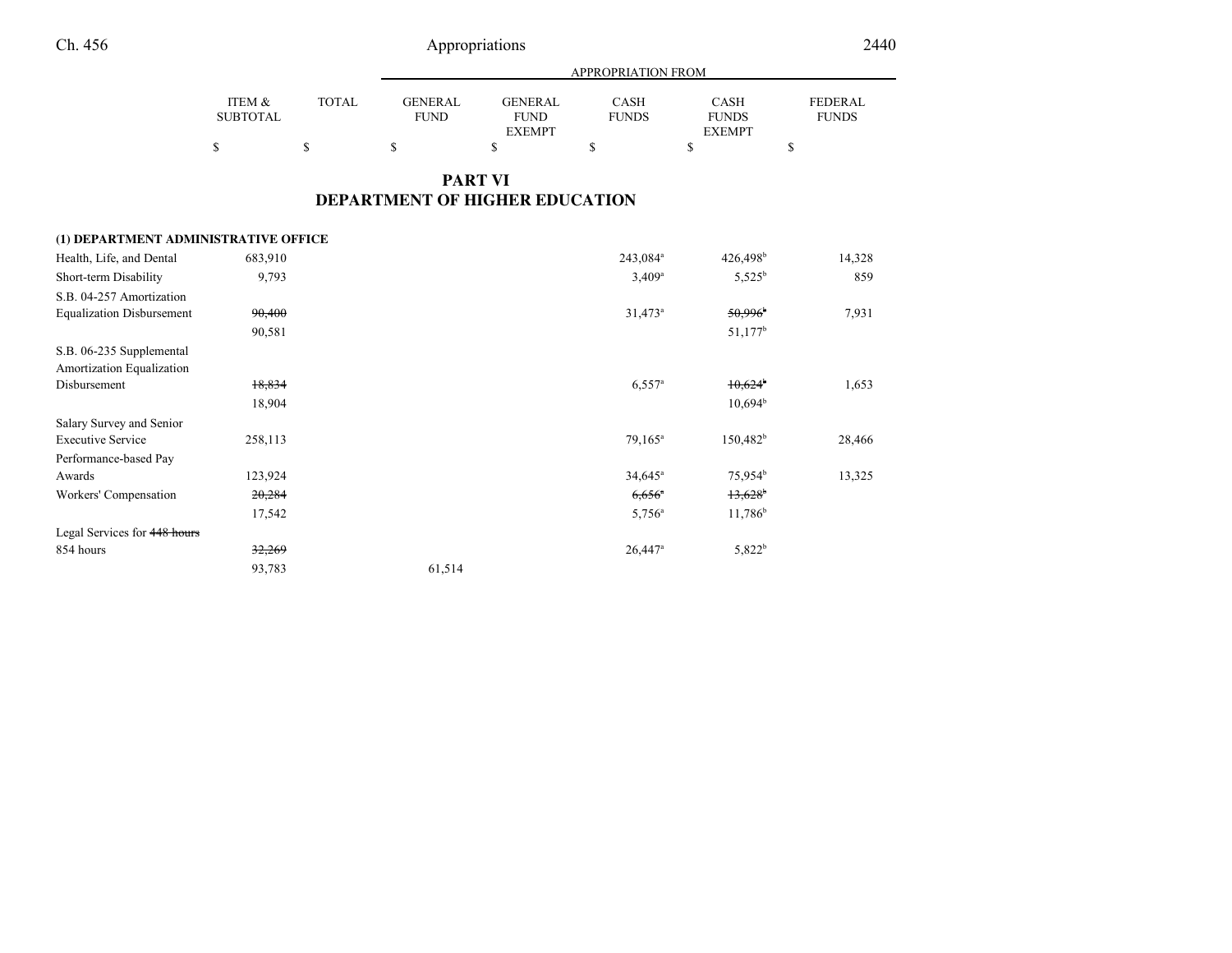| Purchase of Services from  |         |           |        |                       |                      |
|----------------------------|---------|-----------|--------|-----------------------|----------------------|
| Computer Center            | 31,214  |           |        | $26,567$ <sup>a</sup> | $4,647$ <sup>b</sup> |
|                            | 120,097 |           | 74,732 | $27,485^{\rm a}$      | 17,880 <sup>b</sup>  |
| Payment to Risk Management |         |           |        |                       |                      |
| and Property Funds         | 29,210  |           |        | $1.158^{a}$           | $28,052^{\circ}$     |
|                            | 28,761  |           |        | $1,140^a$             | $27,621^b$           |
| <b>Leased Space</b>        | 370,956 |           |        | 370,956 <sup>a</sup>  |                      |
|                            |         | 1,668,907 |        |                       |                      |
|                            |         | 1,816,364 |        |                       |                      |

<sup>a</sup> Of these amounts, \$584,525(T) shall be from statewide and departmental indirect cost recoveries, and \$245,592 shall be from various sources of cash funds throughout the Department. The cash funds represent indirect cost recoveries from entities qualifying as enterprises pursuant to Article X, Section 20 of the StateConstitution.

<sup>b</sup> These amounts shall be from Limited Gaming Revenues deposited in the State Historical Fund, pursuant to Section 12-47.1-1201, C.R.S.

#### **(2) COLORADO COMMISSION ON HIGHER EDUCATION**

**(A) Administration38, 39, 40, 41**

| Administration | 2,515,756 | $1,949,105(T)^{a}$ | $215.615(T)^a$ | 351,036     |
|----------------|-----------|--------------------|----------------|-------------|
|                |           | $(26.5$ FTE)       |                | $(3.6$ FTE) |

<sup>a</sup> These amounts shall be from statewide and departmental indirect cost recoveries.

| (B) Division of Private     |         |                      |
|-----------------------------|---------|----------------------|
| <b>Occupational Schools</b> | 533.977 | 533.977 <sup>a</sup> |
|                             |         | $(7.8$ FTE)          |

<sup>a</sup> This amount shall be from the Private Occupational Schools Fund created in Section 12-59-116, C.R.S.

| Ch. 456 | Appropriations | 2441 |
|---------|----------------|------|
|---------|----------------|------|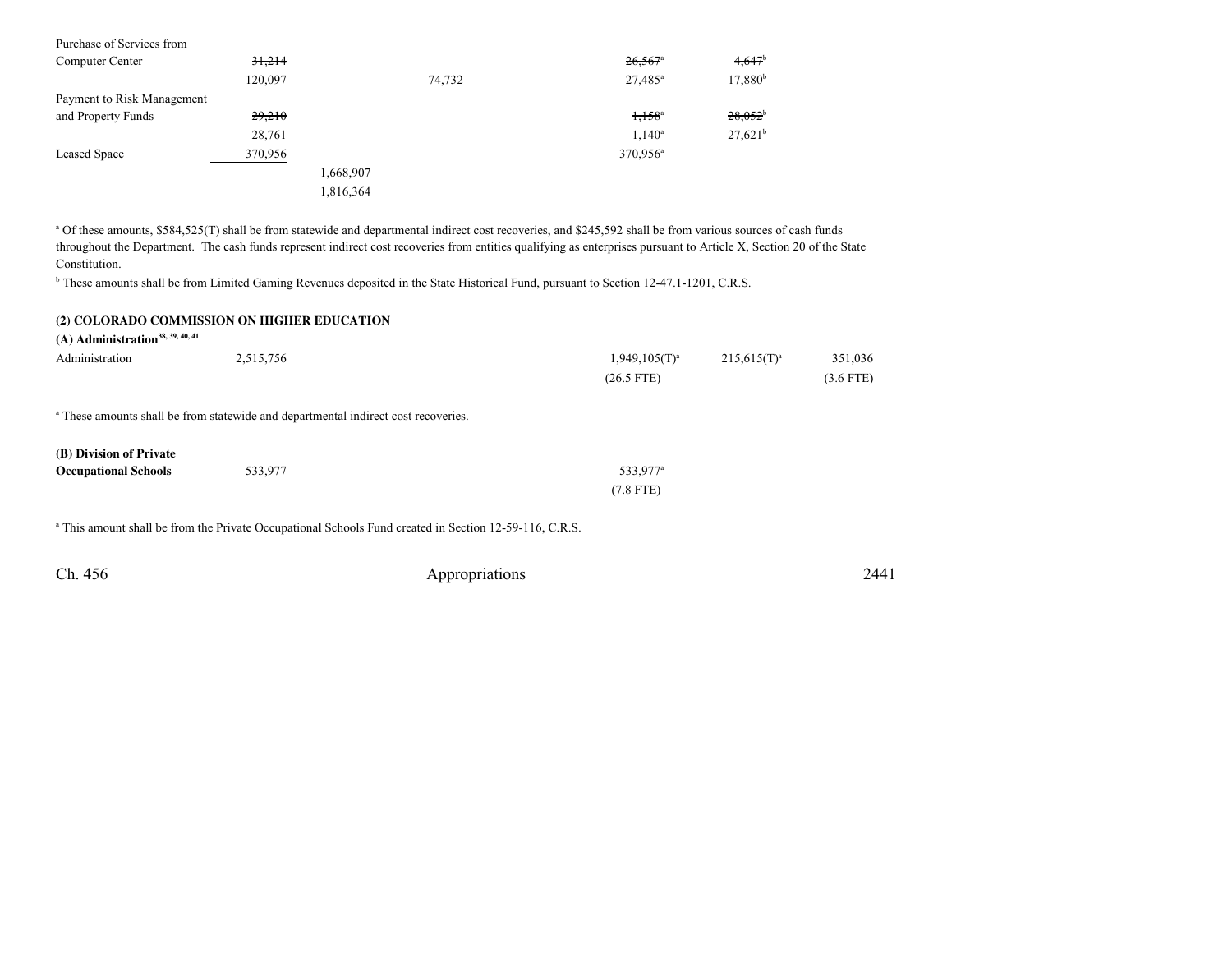| Ch. 456                           |                           |              |                               | Appropriations                                 |                             |                                              | 2442                           |  |
|-----------------------------------|---------------------------|--------------|-------------------------------|------------------------------------------------|-----------------------------|----------------------------------------------|--------------------------------|--|
|                                   |                           |              | APPROPRIATION FROM            |                                                |                             |                                              |                                |  |
|                                   | ITEM &<br><b>SUBTOTAL</b> | <b>TOTAL</b> | <b>GENERAL</b><br><b>FUND</b> | <b>GENERAL</b><br><b>FUND</b><br><b>EXEMPT</b> | <b>CASH</b><br><b>FUNDS</b> | <b>CASH</b><br><b>FUNDS</b><br><b>EXEMPT</b> | <b>FEDERAL</b><br><b>FUNDS</b> |  |
|                                   | \$                        | \$           | \$                            | \$                                             | \$                          | \$                                           | \$                             |  |
| (C) Special Purpose               |                           |              |                               |                                                |                             |                                              |                                |  |
| Western Interstate                |                           |              |                               |                                                |                             |                                              |                                |  |
| Commission for Higher             |                           |              |                               |                                                |                             |                                              |                                |  |
| Education (WICHE)                 | 116,000                   |              |                               |                                                | 116,000(T) <sup>a</sup>     |                                              |                                |  |
| WICHE - Optometry                 | 399,000                   |              |                               |                                                | $399,000(T)^a$              |                                              |                                |  |
| <b>Advanced Technology Grants</b> | 825,000                   |              |                               |                                                |                             | $825,000(T)$ <sup>b</sup>                    |                                |  |
| Veterinary School Program         |                           |              |                               |                                                |                             |                                              |                                |  |
| Needs                             | 285,000                   |              |                               |                                                | $285,000^{\circ}$           |                                              |                                |  |
| Enrollment/Tuition and            |                           |              |                               |                                                |                             |                                              |                                |  |
| Stipend Contingency <sup>42</sup> | 20,000,000                |              |                               |                                                |                             | $20,000,000$ <sup>d</sup>                    |                                |  |
|                                   | 21,625,000                |              |                               |                                                |                             |                                              |                                |  |
|                                   |                           |              |                               |                                                |                             |                                              |                                |  |

24,674,733

<sup>a</sup> These amounts shall be from statewide and departmental indirect cost recoveries.

<sup>b</sup> This amount shall be from Waste Tire Recycling Development Cash Fund moneys deposited in the Advanced Technology Fund, and it is shown for informational

purposes only, since moneys in the Advanced Technology Fund are continuously appropriated pursuant to Section 23-1-106.5 (9), C.R.S.

c Of this amount, \$122,600 shall be from the Western Interstate Commission on Higher Education, and \$162,400(T) shall be from statewide and departmental indirectcost recoveries.

<sup>d</sup> This amount shall be from tuition and stipend revenue from the governing boards, in addition to what is appropriated to the governing boards. This spending authority may be transferred to the governing boards.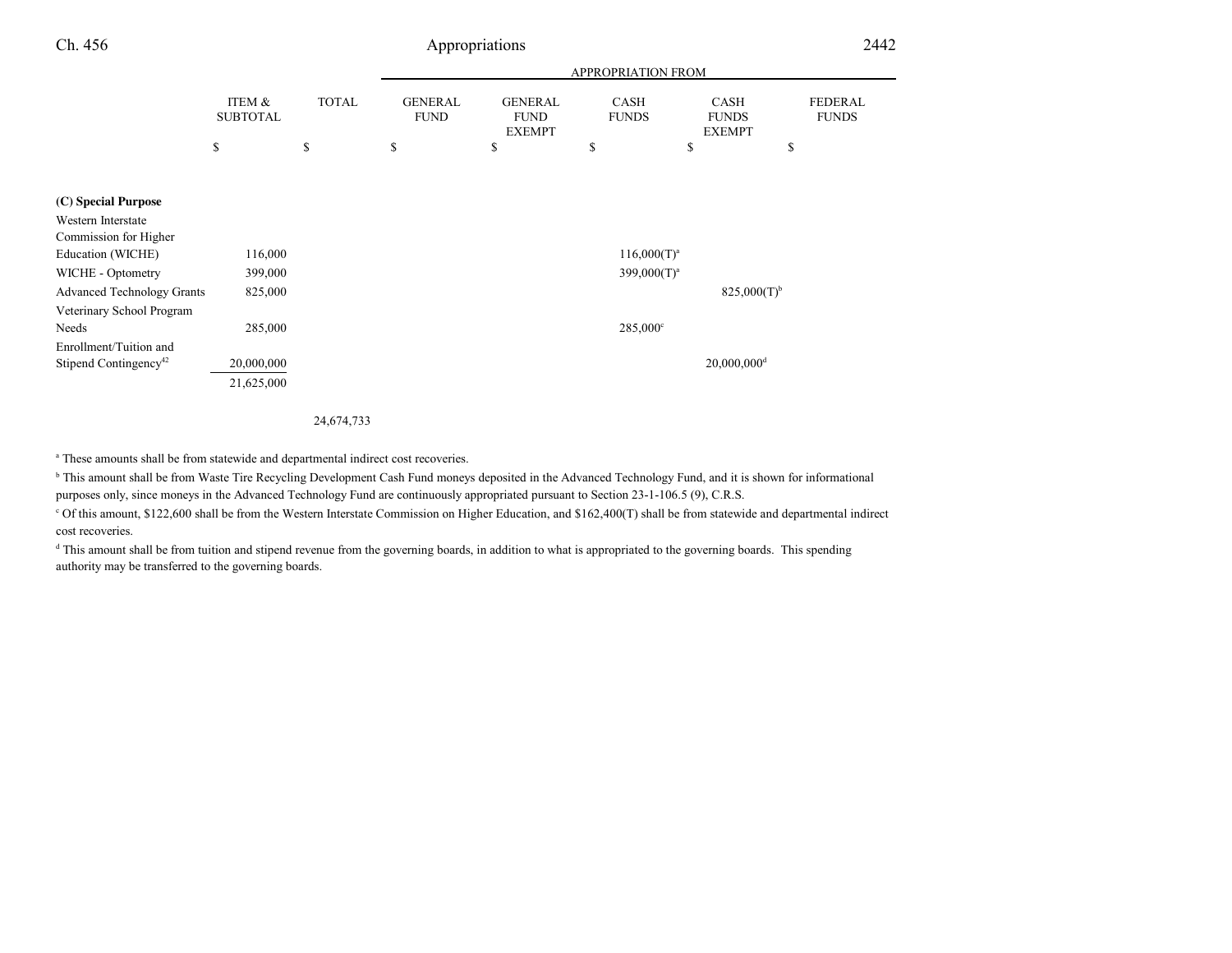| (3) COLORADO COMMISSION ON HIGHER EDUCATION FINANCIAL AID |            |            |
|-----------------------------------------------------------|------------|------------|
| (A) Need Based Grants                                     | 67,023,546 | 67,023,546 |
| (B) Merit Based Grants                                    | 1,500,000  | 1,500,000  |
| $(C)$ Work Study <sup>43</sup>                            | 14,884,300 | 14,884,300 |
|                                                           |            |            |
| (D) Special Purpose                                       |            |            |
| Scholarships for Precollegiate                            |            |            |
| Programs                                                  | 800,000    | 800,000    |
| Required Federal Match                                    | 3,026,350  | 1,726,350  |
| Veterans'/Law Enforcement/                                |            |            |
| <b>POW Tuition Assistance</b>                             | 364,922    | 364,922    |
| National Guard Tuition                                    |            |            |
| Assistance Fund <sup>44</sup>                             | 650,000    | 650,000    |
| Native American                                           |            |            |
| Students/Fort Lewis College                               | 8,063,560  | 8,063,560  |
| Nursing Teacher Loan                                      |            |            |
| Forgiveness Pilot                                         | 161,600    | 161,600    |
| <b>GEAR - UP</b>                                          | 600,000    |            |
|                                                           | 13,666,432 |            |

97,074,278

Ch. 456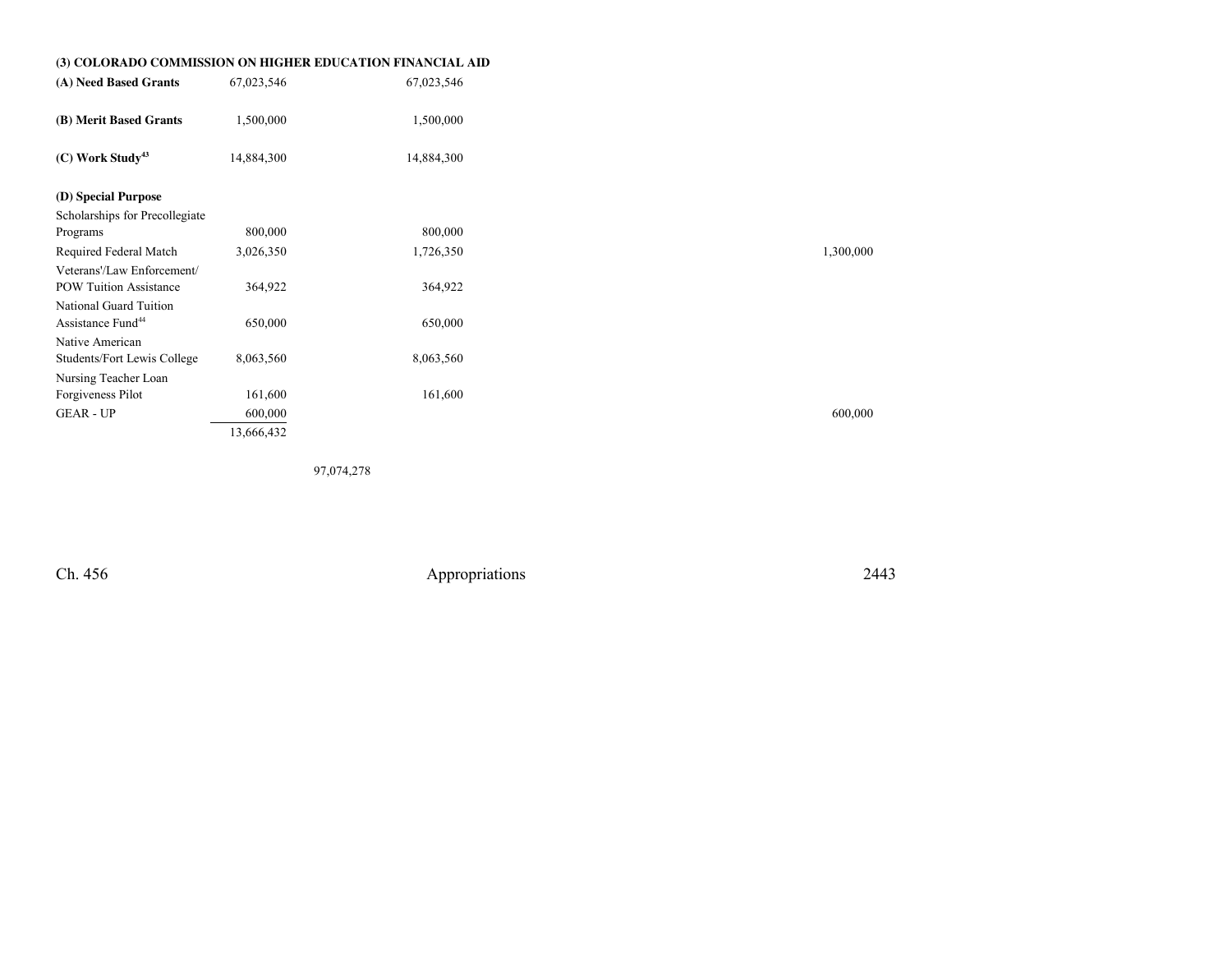|                                                                                                                                                     |                                      |              | <b>APPROPRIATION FROM</b>     |                                                |                             |                                              |                                |
|-----------------------------------------------------------------------------------------------------------------------------------------------------|--------------------------------------|--------------|-------------------------------|------------------------------------------------|-----------------------------|----------------------------------------------|--------------------------------|
|                                                                                                                                                     | <b>ITEM &amp;</b><br><b>SUBTOTAL</b> | <b>TOTAL</b> | <b>GENERAL</b><br><b>FUND</b> | <b>GENERAL</b><br><b>FUND</b><br><b>EXEMPT</b> | <b>CASH</b><br><b>FUNDS</b> | <b>CASH</b><br><b>FUNDS</b><br><b>EXEMPT</b> | <b>FEDERAL</b><br><b>FUNDS</b> |
|                                                                                                                                                     | \$                                   | \$           | \$                            | \$                                             | <sup>\$</sup>               | \$                                           | \$                             |
| (4) COLLEGE OPPORTUNITY FUND PROGRAM                                                                                                                |                                      |              |                               |                                                |                             |                                              |                                |
| (A) Stipends                                                                                                                                        |                                      |              |                               |                                                |                             |                                              |                                |
| Stipends for an estimated<br>122,147 eligible full-time<br>equivalent students attending<br>state institutions at \$2,670.00<br>per 30 credit hours | 326, 132, 490                        |              |                               |                                                |                             |                                              |                                |
| Stipends for an estimated 700<br>eligible full-time equivalent<br>students attending<br>participating private<br>institutions at \$1,335.00 per     |                                      |              |                               |                                                |                             |                                              |                                |
| 30 credit hours                                                                                                                                     | 934,500                              |              |                               |                                                |                             |                                              |                                |
|                                                                                                                                                     | 327,066,990                          |              | 13,331,314                    | 310,700,000 <sup>a</sup>                       |                             | 3,035,676 <sup>b</sup>                       |                                |

<sup>a</sup> This amount shall be from the General Fund Exempt Account created in Section 24-77-103.6 (2), C.R.S.

<sup>b</sup> This amount shall be from the balance in the College Opportunity Fund created in Section 23-18-201, C.R.S.

**(B) Fee-for-service**

 **Contracts with StateInstitutions**301,501,042 301,501,042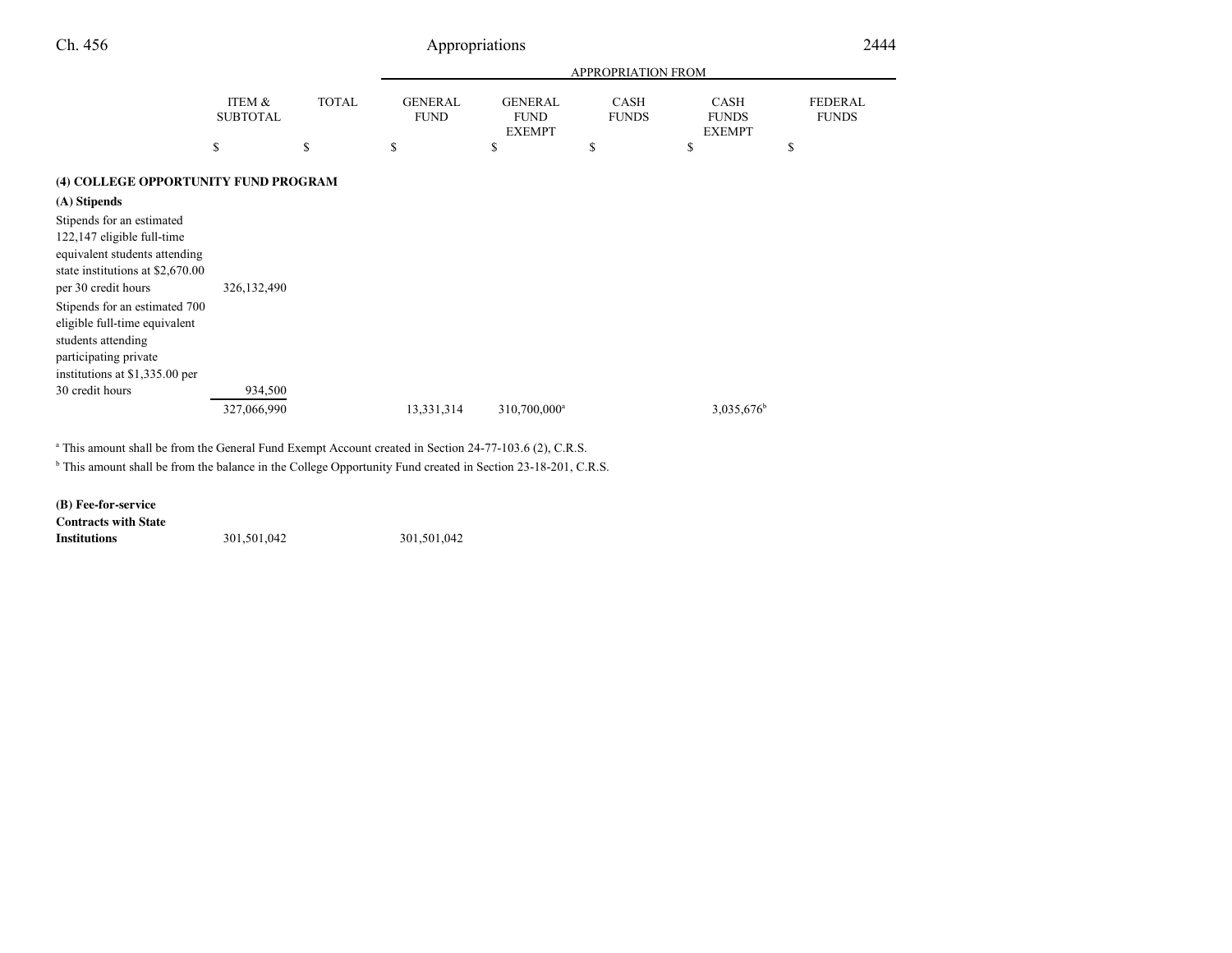#### **(5) GOVERNING BOARDS**

| (A) Trustees of Adams State |            |                       |
|-----------------------------|------------|-----------------------|
| $College^{45,46}$           | 20,219,125 | $20,219,125^{\circ}$  |
|                             |            | $(271.5 \text{ FTE})$ |

a Of this amount, \$13,624,080(T) shall be from General Fund appropriated to the College Opportunity Fund Program in the Department of Higher Education,\$6,498,805 shall be from the students' share of tuition, and \$96,240 shall be from academic fees and academic facility fees. Of the amount from the CollegeOpportunity Fund Program, \$3,770,040 shall be from student stipend payments and \$9,854,040 shall be from fee-for-service contracts.

| (B) Trustees of Mesa State |            |                         |
|----------------------------|------------|-------------------------|
| $\text{College}^{45,46}$   | 44,205,881 | 44,205,881 <sup>a</sup> |
|                            |            | $(452.2$ FTE)           |

<sup>a</sup> Of this amount, \$22,376,340(T) shall be from General Fund appropriated to the College Opportunity Fund Program in the Department of Higher Education, \$21,469,541 shall be from the students' share of tuition, and \$360,000 shall be from academic fees and academic facility fees. Of the amount from the College Opportunity Fund Program, \$12,087,090 shall be from student stipend payments and \$10,289,250 shall be from fee-for-service contracts.

| (C) Trustees of                   |            |                         |
|-----------------------------------|------------|-------------------------|
| <b>Metropolitan State College</b> |            |                         |
| of Denver <sup>45, 46</sup>       | 91.334.244 | 91.334.244 <sup>a</sup> |
|                                   |            | $(1,056.3$ FTE)         |

a Of this amount, \$44,644,910(T) shall be from General Fund appropriated to the College Opportunity Fund Program in the Department of Higher Education, \$45,939,334 shall be from the students' share of tuition, and \$750,000 shall be from academic fees and academic facility fees. Of the amount from the College Opportunity Fund Program, \$40,696,140 shall be from student stipend payments and \$3,948,770 shall be from fee-for-service contracts.

Ch. 456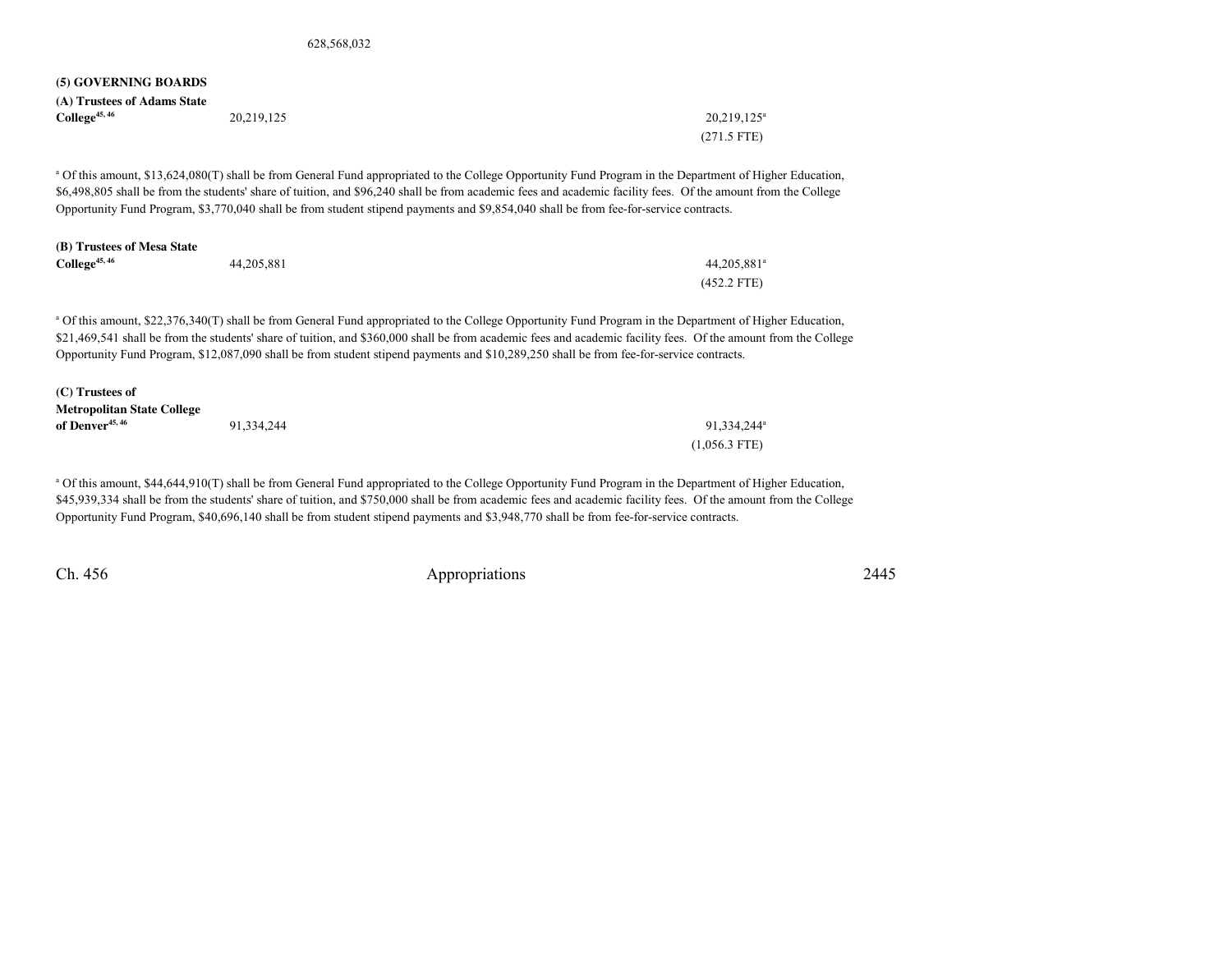| Ch. 456                                                    |                           |              |                               | Appropriations                                 |                             |                                              | 2446                    |
|------------------------------------------------------------|---------------------------|--------------|-------------------------------|------------------------------------------------|-----------------------------|----------------------------------------------|-------------------------|
|                                                            |                           |              |                               |                                                | <b>APPROPRIATION FROM</b>   |                                              |                         |
|                                                            | ITEM &<br><b>SUBTOTAL</b> | <b>TOTAL</b> | <b>GENERAL</b><br><b>FUND</b> | <b>GENERAL</b><br><b>FUND</b><br><b>EXEMPT</b> | <b>CASH</b><br><b>FUNDS</b> | <b>CASH</b><br><b>FUNDS</b><br><b>EXEMPT</b> | FEDERAL<br><b>FUNDS</b> |
|                                                            | \$                        | \$           | \$                            | ъ                                              | \$                          | \$                                           | \$                      |
| (D) Trustees of Western<br>State College <sup>45, 46</sup> | 20,519,556                |              |                               |                                                |                             | 20,519,556 <sup>a</sup><br>$(230.9$ FTE)     |                         |

<sup>a</sup> Of this amount, \$11,355,691(T) shall be from General Fund appropriated to the College Opportunity Fund Program in the Department of Higher Education, \$9,137,865 shall be from the students' share of tuition, and \$26,000 shall be from academic fees and academic facility fees. Of the amount from the College Opportunity Fund Program, \$3,866,160 shall be from student stipend payments and \$7,489,531 shall be from fee-for-service contracts.

| (E) Board of Governors of           |             |                            |
|-------------------------------------|-------------|----------------------------|
| the Colorado State                  |             |                            |
| University System <sup>45, 47</sup> | 310,637,083 | $310,637,083$ <sup>a</sup> |
|                                     |             | $(3,852.4$ FTE)            |

a Of this amount, \$133,789,929(T) shall be from General Fund appropriated to the College Opportunity Fund Program in the Department of Higher Education,\$172,427,154 shall be from the students' share of tuition, \$4,250,000 shall be from academic fees and academic facility fees, and \$170,000(T) shall be from moneys appropriated to the Department of Local Affairs from the Local Government Mineral Impact Fund created in Section 34-63-102 (5), C.R.S. The amount from the Local Government Mineral Impact Fund represents a 2008 calendar year grant, and any unexpended balance on June 30, 2008 is intended to roll forward and remain available for expenditure through June 30, 2009. Of the amount from the College Opportunity Fund Program, \$51,234,630 shall be from student stipend paymentsand \$82,555,299 shall be from fee-for-service contracts.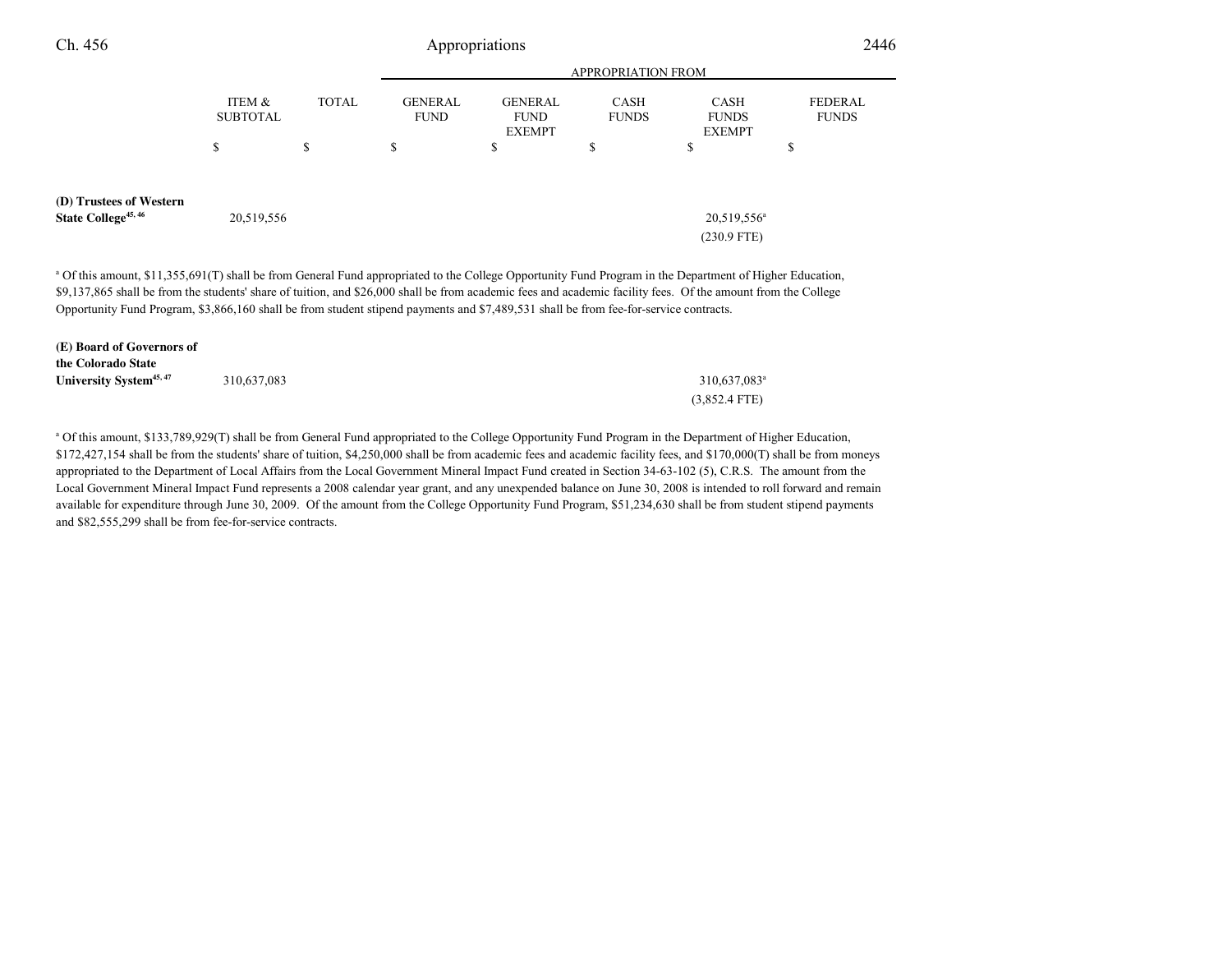| (F) Trustees of Fort Lewis |            |            |
|----------------------------|------------|------------|
| $\text{College}^{45,46}$   | 36,162,754 | 36,162,754 |

(432.3 FTE)

<sup>a</sup> Of this amount, \$11,653,935(T) shall be from General Fund appropriated to the College Opportunity Fund Program in the Department of Higher Education, \$23,310,819 shall be from the students' share of tuition, \$1,150,000 shall be from academic fees and academic facility fees, and \$48,000(T) shall be from moneys appropriated to the Department of Local Affairs from the Local Government Mineral Impact Fund created in Section 34-63-102 (5), C.R.S. The amount from the Local Government Mineral Impact Fund represents a 2008 calendar year grant, and any unexpended balance on June 30, 2008 is intended to roll forward and remain available for expenditure through June 30, 2009. Of the amount from the College Opportunity Fund Program, \$6,829,860 shall be from student stipend payments and\$4,824,075 shall be from fee-for-service contracts.

| (G) Regents of the                                         |                          |
|------------------------------------------------------------|--------------------------|
| University of Colorado <sup>45, 47, 48</sup> 698, 561, 784 | 698.561.784 <sup>ª</sup> |
|                                                            | $(6,441.1$ FTE)          |

a Of this amount, \$194,986,340(T) shall be from General Fund appropriated to the College Opportunity Fund Program in the Department of Higher Education, \$482,155,600 shall be from the students' share of tuition, \$20,762,313 shall be from academic fees and academic facility fees, and \$657,531(T) shall be from moneys appropriated to the Department of Local Affairs from the Local Government Mineral Impact Fund created in Section 34-63-102 (5), C.R.S. The amount from the Local Government Mineral Impact Fund represents a 2008 calendar year grant, and any unexpended balance on June 30, 2008 is intended to roll forward and remain available for expenditure through June 30, 2009. Of the amount from the College Opportunity Fund Program, \$73,075,230 shall be from student stipend paymentsand \$121,911,110 shall be from fee-for-service contracts.

| (H) Trustees of the Colorado  |            |                           |
|-------------------------------|------------|---------------------------|
| School of Mines <sup>45</sup> | 67,684,680 | $67.684.680$ <sup>a</sup> |
|                               |            | $(629.4$ FTE)             |

Ch. 456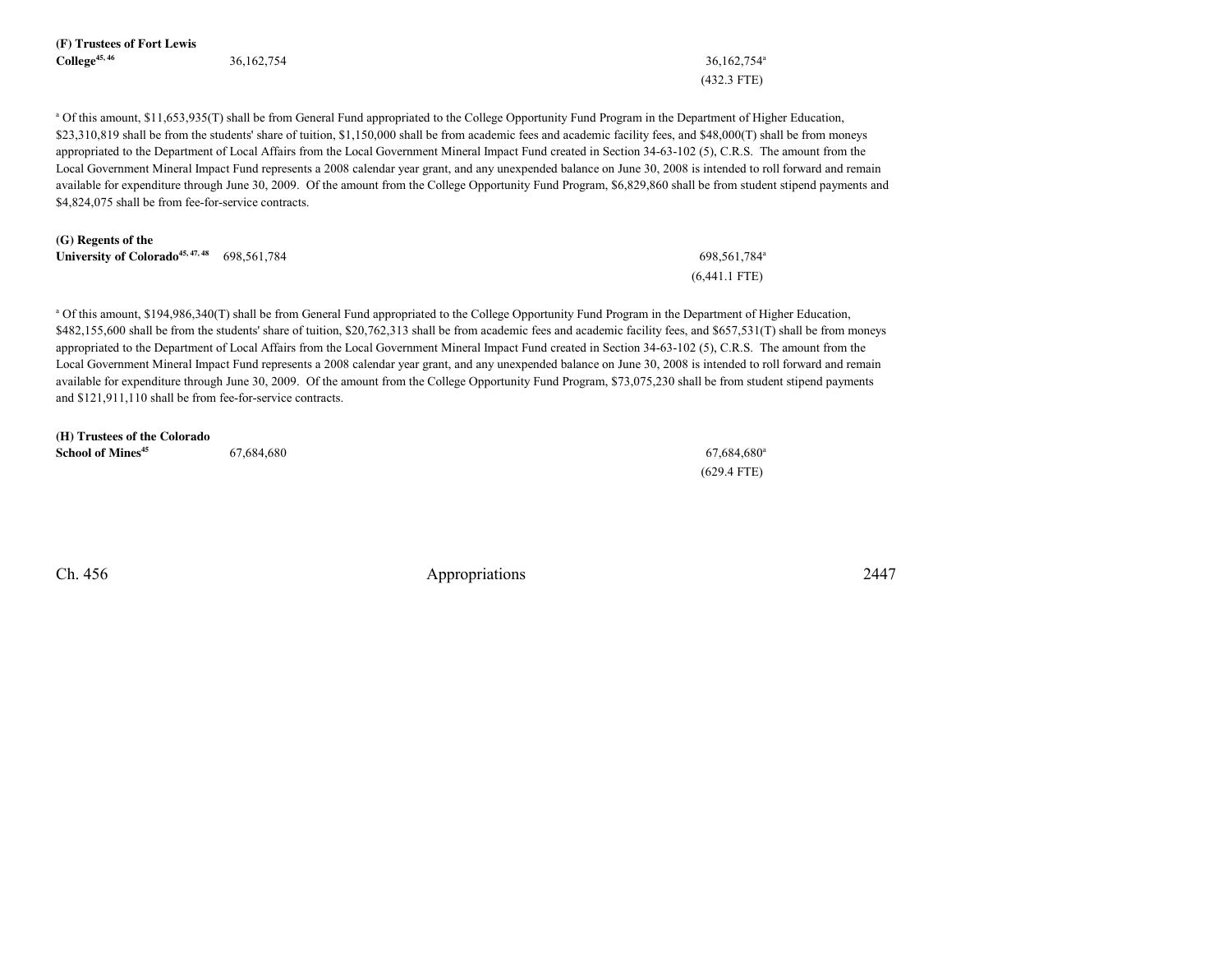|                 |              |             | APPROPRIATION FROM           |              |                               |                |  |  |
|-----------------|--------------|-------------|------------------------------|--------------|-------------------------------|----------------|--|--|
| ITEM &          | <b>TOTAL</b> | GENERAL     | <b>GENERAL</b>               | <b>CASH</b>  | <b>CASH</b>                   | <b>FEDERAL</b> |  |  |
| <b>SUBTOTAL</b> |              | <b>FUND</b> | <b>FUND</b><br><b>EXEMPT</b> | <b>FUNDS</b> | <b>FUNDS</b><br><b>EXEMPT</b> | <b>FUNDS</b>   |  |  |
| S               |              |             |                              |              |                               |                |  |  |

APPROPRIATION FROM

<sup>a</sup> Of this amount, \$21,737,271(T) shall be from General Fund appropriated to the College Opportunity Fund Program in the Department of Higher Education, \$45,797,409 shall be from the students' share of tuition, \$150,000 shall be from academic fees and academic facility fees. Of the amount from the CollegeOpportunity Fund Program, \$7,235,700 shall be from student stipend payments and \$14,501,571 shall be from fee-for-service contracts.

| (I) University of Northern |            |                         |  |  |
|----------------------------|------------|-------------------------|--|--|
| Colorado <sup>45</sup>     | 94,746,590 | 94,746,590 <sup>a</sup> |  |  |
|                            |            | $(1,015.0$ FTE)         |  |  |

<sup>a</sup> Of this amount, \$41,156,170(T) shall be from General Fund appropriated to the College Opportunity Fund Program in the Department of Higher Education, \$52,833,953 shall be from the students' share of tuition, and \$756,467 shall be from academic fees and academic facility fees. Of the amount from the College Opportunity Fund Program, \$23,317,110 shall be from student stipend payments and \$17,839,060 shall be from fee-for-service contracts.

| (J) State Board for           |             |                          |
|-------------------------------|-------------|--------------------------|
| <b>Community Colleges and</b> |             |                          |
| <b>Occupational Education</b> |             |                          |
| <b>State System Community</b> |             |                          |
| Colleges <sup>45, 49</sup>    | 263,766,862 | 263,766,862 <sup>a</sup> |
|                               |             | $(4,576.4$ FTE)          |

<sup>a</sup> Of this amount, \$132,308,866(T) shall be from General Fund appropriated to the College Opportunity Fund Program in the Department of Higher Education, \$125,839,970 shall be from the students' share of tuition, and \$5,618,026 shall be from academic fees and academic facility fees. Of the amount from the CollegeOpportunity Fund Program, \$104,020,530 shall be from student stipend payments and \$28,288,336 shall be from fee-for-service contracts.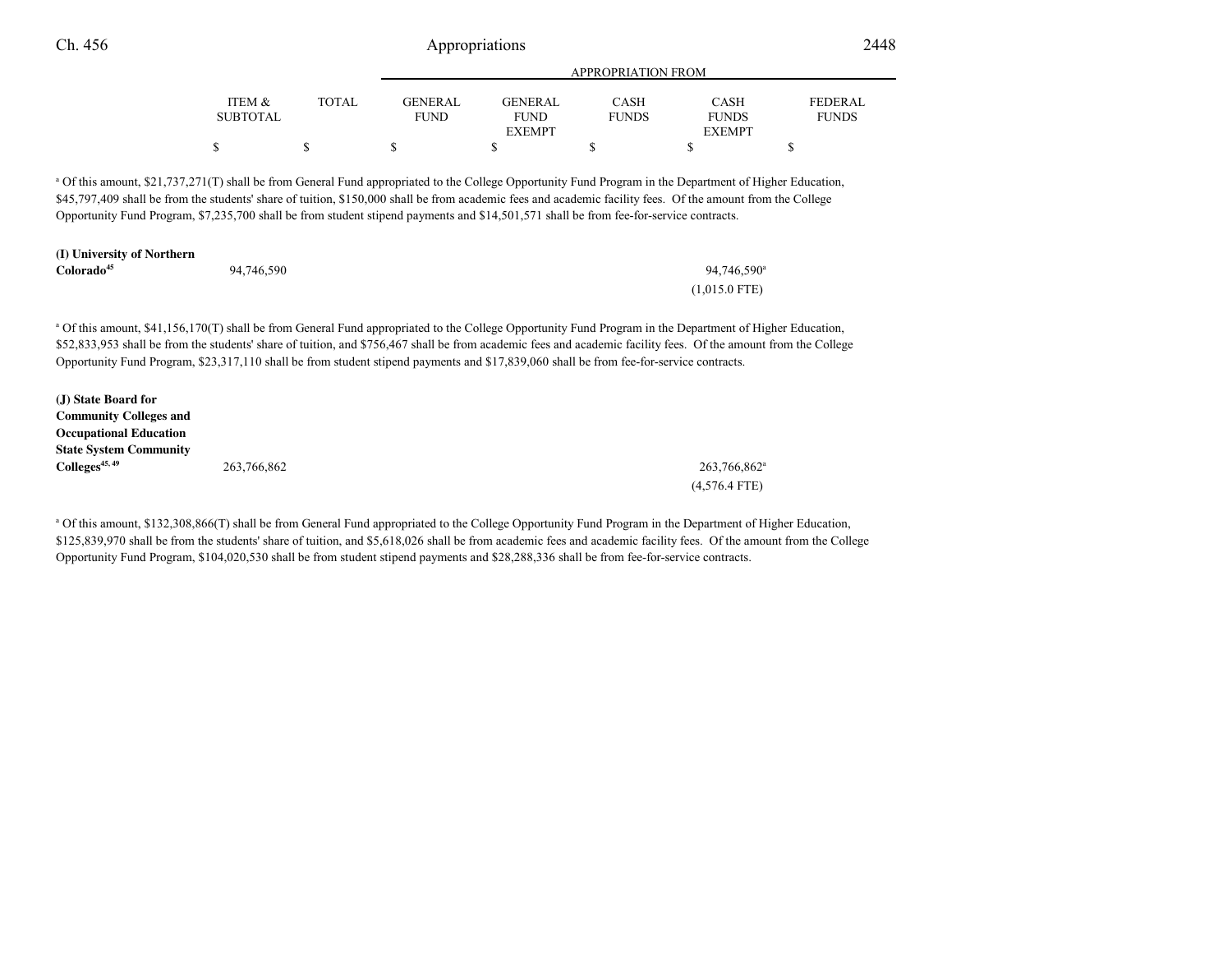### 1,647,838,559

| <b>(6) LOCAL DISTRICT</b><br><b>JUNIOR COLLEGE</b><br><b>GRANTS PURSUANT TO</b> |                                                                                                                |                |                |                   |      |
|---------------------------------------------------------------------------------|----------------------------------------------------------------------------------------------------------------|----------------|----------------|-------------------|------|
| <b>SECTION 23-71-301, C.R.S.</b>                                                | 14,823,001                                                                                                     | 14,823,001     |                |                   |      |
| (7) ADVISORY COMMISSION ON FAMILY MEDICINE                                      |                                                                                                                |                |                |                   |      |
| <b>Residency Training Programs</b>                                              | 1,903,558                                                                                                      |                |                | $1,903,558(T)^a$  |      |
|                                                                                 | a This amount shall be from Medicaid funds appropriated in the Department of Health Care Policy and Financing. |                |                |                   |      |
| (8) DIVISION OF OCCUPATIONAL EDUCATION                                          |                                                                                                                |                |                |                   |      |
| (A) Administrative Costs                                                        | 900,000                                                                                                        | 148,261        | $751,739(T)^a$ |                   |      |
|                                                                                 | $(9.0$ FTE)                                                                                                    |                |                |                   |      |
|                                                                                 | <sup>a</sup> This amount shall be from statewide and departmental indirect cost recoveries.                    |                |                |                   |      |
| (B) Colorado Vocational Act                                                     |                                                                                                                |                |                |                   |      |
| Distributions pursuant to                                                       |                                                                                                                |                |                |                   |      |
| Section 23-8-102, C.R.S. <sup>15</sup>                                          | 21,208,319                                                                                                     |                |                | $21,208,319(T)^a$ |      |
|                                                                                 | <sup>a</sup> This amount shall be a transfer from the Department of Education.                                 |                |                |                   |      |
| (C) Area Vocational School                                                      |                                                                                                                |                |                |                   |      |
| <b>Support</b>                                                                  | 10,450,136                                                                                                     | 10,450,136     |                |                   |      |
|                                                                                 |                                                                                                                |                |                |                   |      |
| Ch. 456                                                                         |                                                                                                                | Appropriations |                |                   | 2449 |
|                                                                                 |                                                                                                                |                |                |                   |      |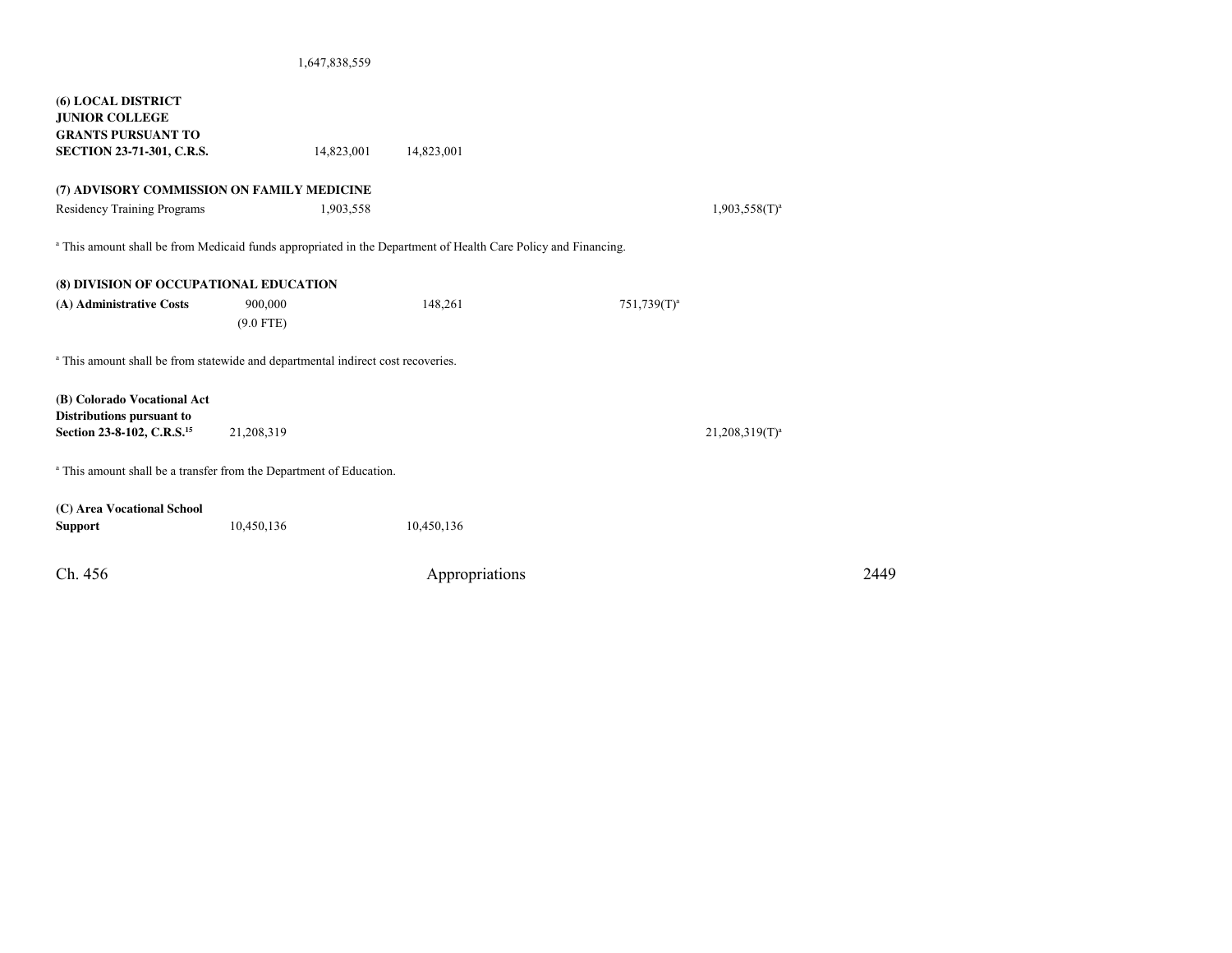| Ch. 456                                                                  |                           |              |                               | Appropriations                                 |                             |                                              | 2450                           |
|--------------------------------------------------------------------------|---------------------------|--------------|-------------------------------|------------------------------------------------|-----------------------------|----------------------------------------------|--------------------------------|
|                                                                          |                           |              |                               | <b>APPROPRIATION FROM</b>                      |                             |                                              |                                |
|                                                                          | ITEM &<br><b>SUBTOTAL</b> | <b>TOTAL</b> | <b>GENERAL</b><br><b>FUND</b> | <b>GENERAL</b><br><b>FUND</b><br><b>EXEMPT</b> | <b>CASH</b><br><b>FUNDS</b> | <b>CASH</b><br><b>FUNDS</b><br><b>EXEMPT</b> | <b>FEDERAL</b><br><b>FUNDS</b> |
|                                                                          | $\mathbb{S}$              | \$           | $\mathbb{S}$                  | \$                                             | \$                          | \$                                           | \$                             |
| (D) Sponsored Programs                                                   |                           |              |                               |                                                |                             |                                              |                                |
| (1) Administration                                                       | 2,262,431<br>$(23.0$ FTE) |              |                               |                                                |                             |                                              |                                |
| (2) Programs                                                             | 15,015,100<br>17,277,531  |              |                               |                                                |                             |                                              | 17,277,531                     |
| (E) Colorado First<br><b>Customized Job Training</b>                     | 2,725,022                 |              |                               |                                                |                             | $2,725,022(T)^a$                             |                                |
| <sup>a</sup> This amount shall be a transfer from the Governor's Office. |                           |              |                               |                                                |                             |                                              |                                |
|                                                                          |                           | 52,561,008   |                               |                                                |                             |                                              |                                |
| (9) AURARIA HIGHER EDUCATION CENTER <sup>45</sup>                        |                           |              |                               |                                                |                             |                                              |                                |
| Administration                                                           | 15,686,087                |              |                               |                                                | $15,686,087(T)^a$           |                                              |                                |
| <b>Auxiliary Revenue</b>                                                 | $(123.6$ FTE)<br>50,000   |              |                               |                                                | 50,000 <sup>b</sup>         |                                              |                                |
|                                                                          |                           | 15,736,087   |                               |                                                |                             |                                              |                                |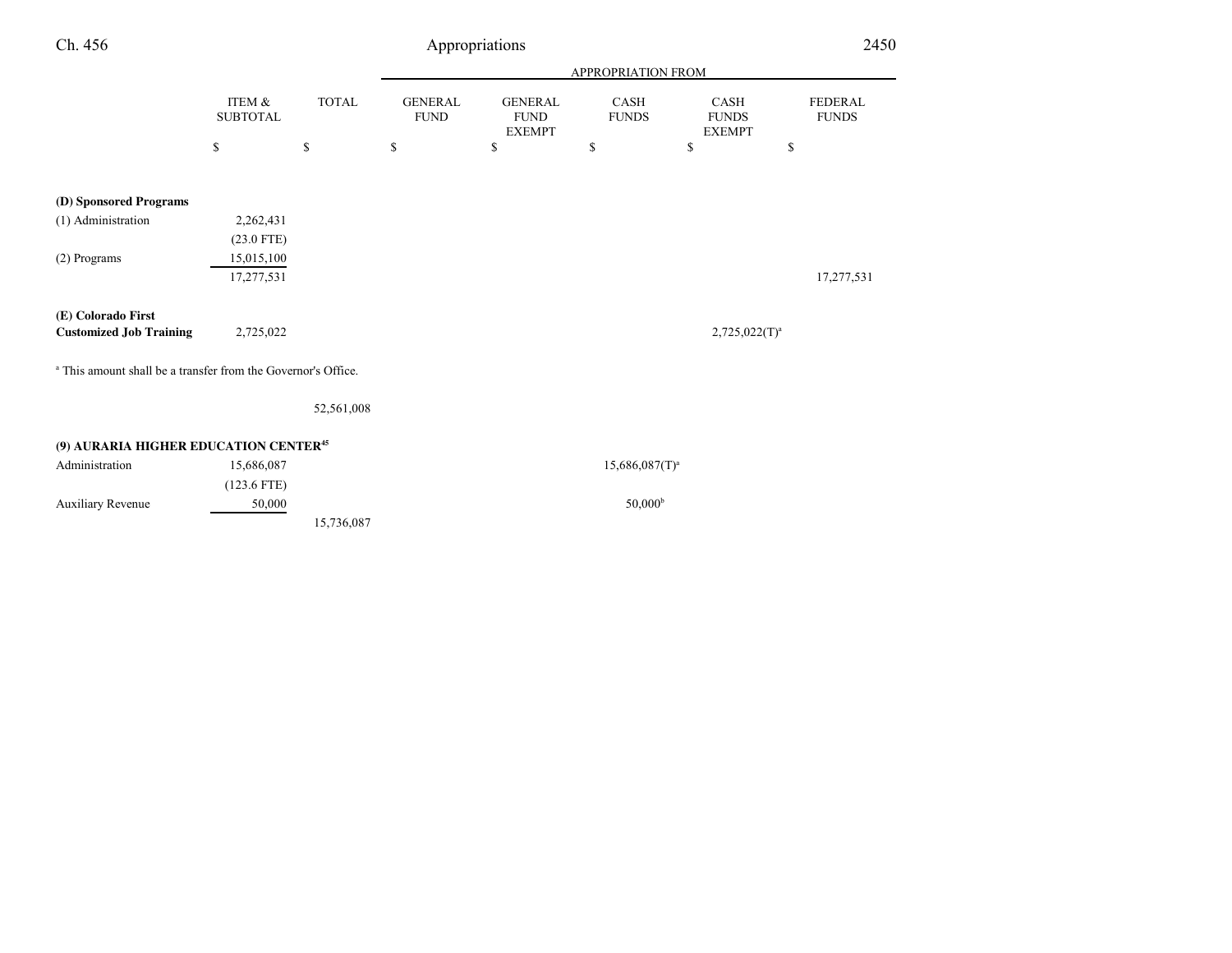<sup>a</sup> This amount shall be from the appropriations for the State Board of Community Colleges and Occupational Education, the Trustees of Metropolitan State College, and the Regents of the University of Colorado.

<sup>b</sup> This amount shall be from auxiliary revenue.

| (10) STATE HISTORICAL SOCIETY<br>(A) Cumbres and Toltec |           |                                                                                                        |                                          |                      |                        |
|---------------------------------------------------------|-----------|--------------------------------------------------------------------------------------------------------|------------------------------------------|----------------------|------------------------|
| <b>Railroad Commission</b>                              | 100,000   | 100,000                                                                                                |                                          |                      |                        |
| (B) Sponsored Programs                                  | 250,000   |                                                                                                        |                                          | $20,000^a$           | 230,000<br>$(3.5$ FTE) |
|                                                         |           | <sup>a</sup> This amount shall be from grants and contracts with various sources of cash funds exempt. |                                          |                      |                        |
| (C) Auxiliary Programs                                  | 1,535,699 |                                                                                                        | $1,035,699$ <sup>a</sup><br>$(14.5$ FTE) | 500,000 <sup>b</sup> |                        |

<sup>a</sup> This amount shall be from museum shop sales, micro-photo services, public education programs, membership and publication services, traveling exhibits, rentals, and special event fees.

<sup>b</sup> This amount shall be from donations and gifts.

### **(D) Gaming Revenue**

| <b>Gaming Cities Distribution</b>   | 5,878,129  | $5,878,129^a$           |
|-------------------------------------|------------|-------------------------|
| <b>Statewide Preservation Grant</b> |            |                         |
| Program                             | 17,863,255 | 17,863,255 <sup>*</sup> |
|                                     | 17,847,403 | $17,847,403^a$          |
|                                     |            | $(18.0$ FTE)            |

Ch. 456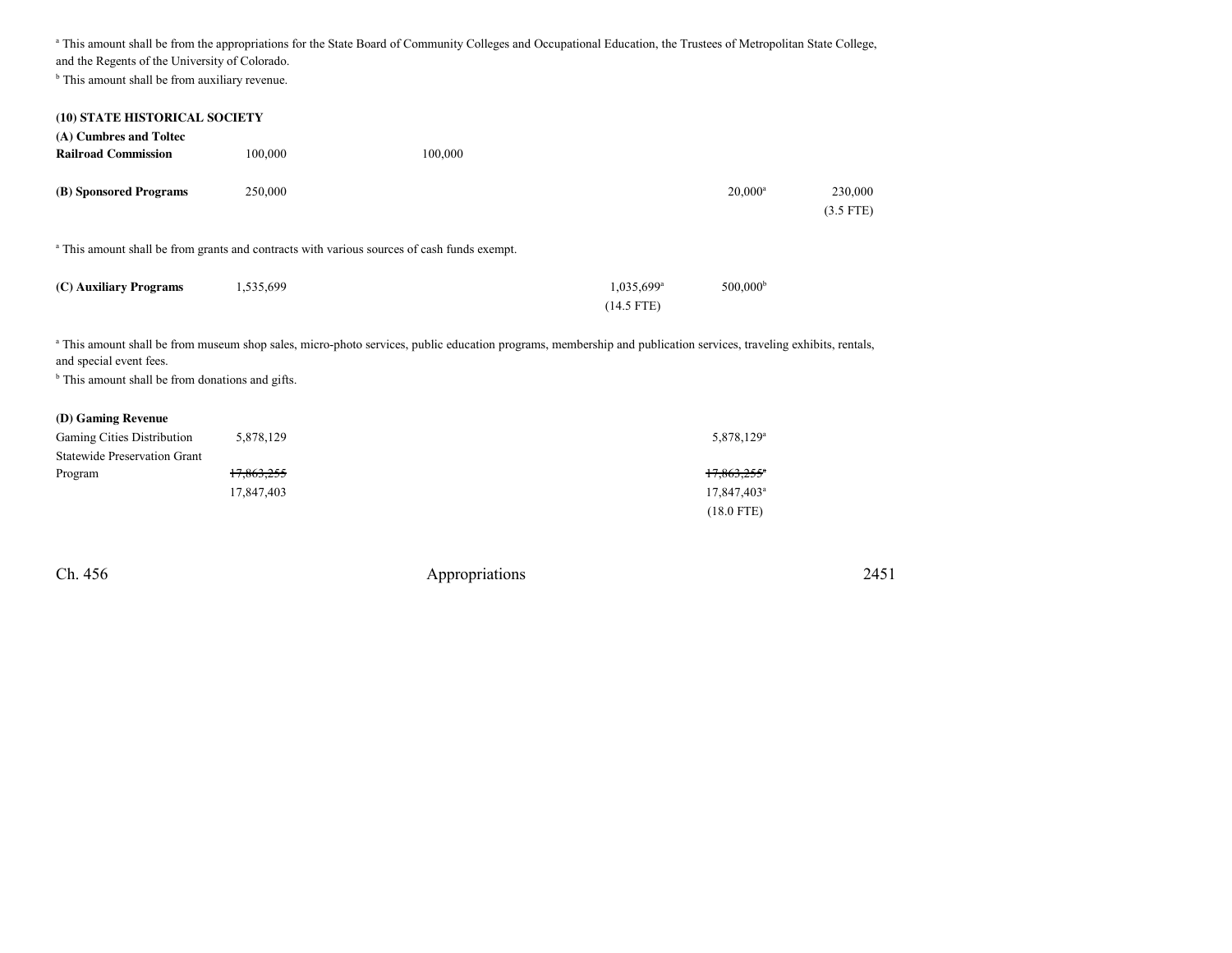| Ch. 456                 | Appropriations            |              |                               |                                                |                             | 2452                                         |                                |  |
|-------------------------|---------------------------|--------------|-------------------------------|------------------------------------------------|-----------------------------|----------------------------------------------|--------------------------------|--|
|                         |                           |              | <b>APPROPRIATION FROM</b>     |                                                |                             |                                              |                                |  |
|                         | ITEM &<br><b>SUBTOTAL</b> | <b>TOTAL</b> | <b>GENERAL</b><br><b>FUND</b> | <b>GENERAL</b><br><b>FUND</b><br><b>EXEMPT</b> | <b>CASH</b><br><b>FUNDS</b> | <b>CASH</b><br><b>FUNDS</b><br><b>EXEMPT</b> | <b>FEDERAL</b><br><b>FUNDS</b> |  |
|                         | \$                        | \$           | \$                            | ¢<br>ъ                                         | \$                          | \$                                           | c<br>P                         |  |
| Society Museum and      |                           |              |                               |                                                |                             |                                              |                                |  |
| Preservation Operations | 6,189,164                 |              |                               |                                                | 692,748 <sup>b</sup>        | $4,843,309$ <sup>a</sup>                     | 653,107                        |  |
|                         | 6,204,765                 |              |                               |                                                |                             | 4,858,910 <sup>a</sup>                       |                                |  |
|                         | $(90.9$ FTE)              |              |                               |                                                |                             |                                              |                                |  |
|                         | 29,930,548                |              |                               |                                                |                             |                                              |                                |  |
|                         | 29,930,297                |              |                               |                                                |                             |                                              |                                |  |

a These amounts shall be from Limited Gaming Revenues deposited in the State Historical Fund, pursuant to Section 12-47.1-1201, C.R.S. <sup>b</sup> This amount shall be from museum admission fees, user charges, and other sources of cash funds.

31,816,247

31,815,996

## **TOTALS PART VI**

| (HIGHER EDUCATION) <sup>4,5</sup> |  | $$310.700.000$ <sup>a</sup> | $$22,329,472^b$ $$1,727,628,670^b$ | \$20,478,236 |
|-----------------------------------|--|-----------------------------|------------------------------------|--------------|
|                                   |  |                             | $$1,727,639,630$ <sup>b</sup>      |              |

<sup>a</sup> This amount shall be from the General Fund Exempt Account created in Section 24-77-103.6 (2), C.R.S.

 $b$  Of these amounts, \$675,035,433 contains a (T) notation.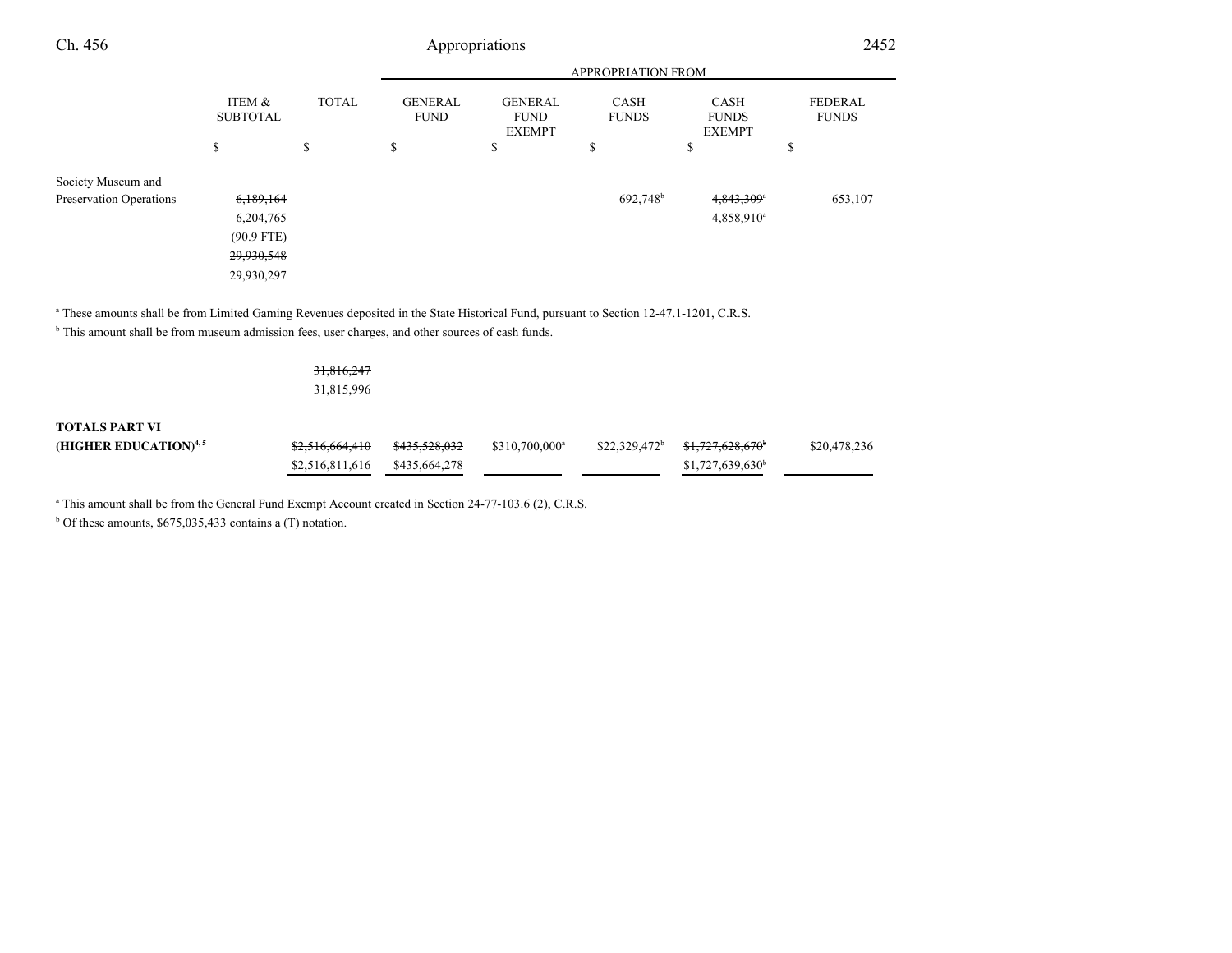**FOOTNOTES** -- The following statements are referenced to the numbered footnotes throughout section 2.

- <sup>4</sup> All Departments, Totals -- The General Assembly requests that copies of all reports requested in other footnotes contained in this act be delivered to the Joint Budget Committee and the majority and minority leadership in each house of the General Assembly.
- <sup>5</sup> All Departments, Totals -- Every Department is requested to submit to the Joint Budget Committee information on the number of additional federal and cash funds exempt FTE associated with any federal grants or private donations that are applied for or received during FY 2007-08.The information should include the number of FTE, the associated costs (such as workers' compensation, health and life benefits, need foradditional space, etc.) that are related to the additional FTE, the direct and indirect matching requirements associated with the federal grantor donated funds, the duration of the grant, and a brief description of the program and its goals and objectives.
- <sup>15</sup> Department of Education, Assistance to Public Schools, Categorical Programs; and Department of Higher Education, Division of Occupational Education, Colorado Vocational Act Distributions pursuant to Section 23-8-102, C.R.S. -- The Department of Education is requested to work with the Department of Higher Education and to provide to the Joint Budget Committee information concerning the distribution of state funds available for each categorical program excluding grant programs. The information for special education - children with disabilities, English language proficiency programs, public school transportation, Colorado Vocational Act distributions, and small attendance center aid is requested to include the following: (a) A comparison of the state funding distributed to each district or administrative unit for each program in fiscal year 2006-07 and the maximum allowable distribution pursuant to state law and/or State Board of Education rule; and (b) a comparison of the state and federal funding distributed to each district or administrative unit for each program in fiscal year 2005-06 and actual districtexpenditures for each program. The information for special education services - gifted and talented children is requested to include a comparison of the state funding distributed to each district or administrative unit for each program in fiscal year 2005-06 and actual districtexpenditures.
- <sup>38</sup> Department of Higher Education, Colorado Commission on Higher Education, Administration -- The Department should continue its efforts to provide data on the efficiency and effectiveness of state financial aid in expanding access to higher education for Colorado residents. The Department is requested to provide to the Joint Budget Committee by November 1 of each year an evaluation of financial aid programs, which should include, but not be limited to: 1) An estimate of the amount of federal, institutional, and private resources (including tax credits) devoted to financial aid; 2) the number of recipients from all sources; 3) information on typical awards; and 4) the typical debt loads ofgraduates. To the extent possible, the Department should differentiate the data based on available information about the demographiccharacteristics of the recipients. To the extent that this information is not currently available, the Department is requested to provide a

Ch. 456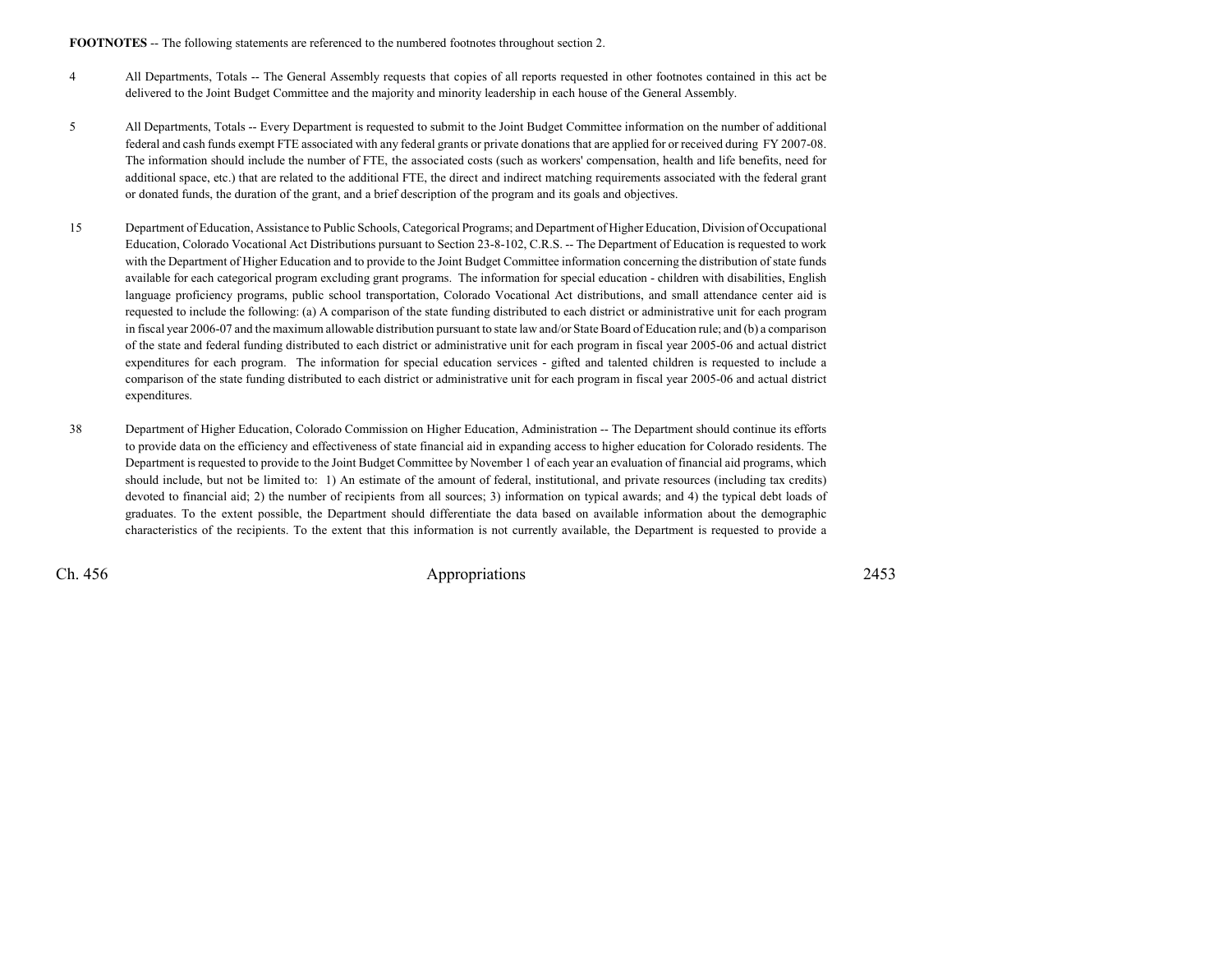reasonable estimate, or identify the additional costs that would be associated with collecting the data.

- <sup>39</sup> Department of Higher Education, Colorado Commission on Higher Education, Administration -- The Department is requested to submit a report to the Joint Budget Committee by November 1, 2007, comparing the retention rates of students receiving Governor's OpportunityScholarships with retention rates for low-income students receiving other types of financial aid packages.
- <sup>40</sup> Department of Higher Education, Colorado Commission on Higher Education, Administration -- The Department is requested to submit a report to the Joint Budget Committee by November 1 each year documenting the base level of institutional financial aid at each institution and demonstrating that at least 20 percent of any increase in undergraduate resident tuition revenues in excess of inflation is being devotedto need-based financial assistance pursuant to section 23-18-202 (3) (c), C.R.S.
- <sup>41</sup> Department of Higher Education, Colorado Commission on Higher Education, Administration -- The Department is requested to submit a report to the House and Senate Education Committees and the Joint Budget Committee by November 1, 2007, analyzing the impact of need based financial aid programs on the recruitment, retention, and academic performance of under-served students, and making recommendationsfor improvement.
- <sup>42</sup> Department of Higher Education, Colorado Commission on Higher Education, Special Purpose, Enrollment/Tuition and Stipend Contingency -- The Colorado Commission on Higher Education may transfer spending authority from this line item to the Governing Boards in the event that tuition or stipend revenues increase beyond appropriated levels. The spending authority for this line item shall be in addition to the funds appropriated directly to the Governing Boards. The Colorado Commission on Higher Education shall not authorize transfers of spendingauthority from this line item to support tuition or fee increases.
- <sup>43</sup> Department of Higher Education, Colorado Commission on Higher Education Financial Aid, Work Study -- It is the intent of the General Assembly to allow the Colorado Commission on Higher Education to roll forward two percent of the Work Study appropriation to the nextfiscal year.
- <sup>44</sup> Department of Higher Education, Colorado Commission on Higher Education Financial Aid, Special Purpose, National Guard Tuition Assistance Fund -- It is the intent of the General Assembly that only the minimum funds necessary to pay tuition assistance for qualifying applicants pursuant to section 23-5-111.4, C.R.S. will be transferred to the National Guard Tuition Fund administered by the Department ofMilitary Affairs. Any funds appropriated in this line item that are in excess of the minimum necessary to pay tuition assistance for qualifying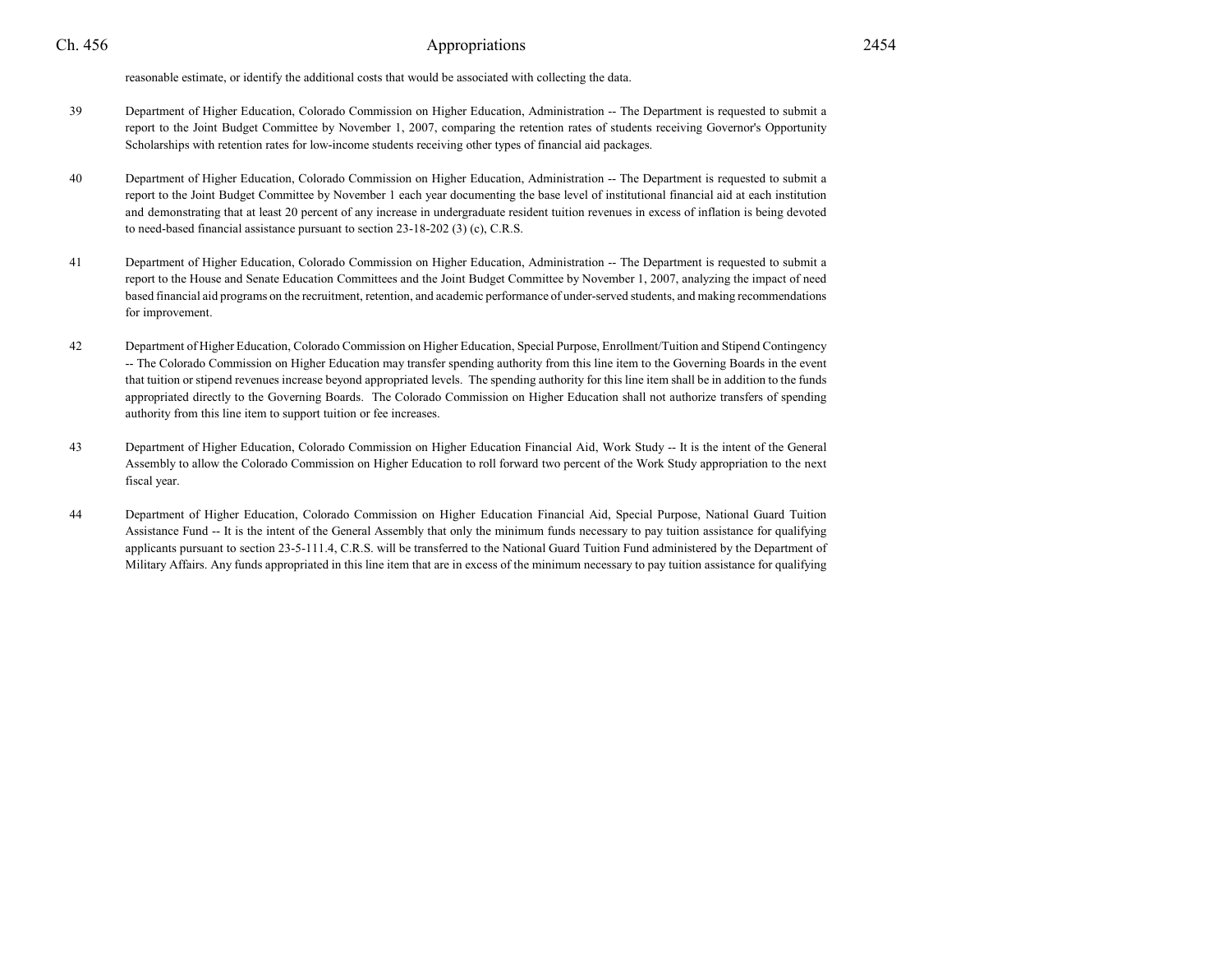applicants may be used for need based financial aid.

- <sup>45</sup> Department of Higher Education, Governing Boards, Trustees of Adams State College; Trustees of Mesa State College; Trustees of Metropolitan State College of Denver; Trustees of Western State College; Board of Governors of the Colorado State University System;Trustees of Fort Lewis College; Regents of the University of Colorado; Trustees of the Colorado School of Mines; University of Northern Colorado; State Board for Community Colleges and Occupational Education State System Community Colleges; and Auraria Higher Education Center -- Notwithstanding the limitations set forth in subsection (3) of section 1 of this act, the FTE reflected in these line items are shownfor informational purposes and are not intended to be a limitation on the budgetary flexibility allowed by section 23-1-104 (1) (a) (I), C.R.S.
- 46 Department of Higher Education, Governing Boards, Trustees of Adams State College; Trustees of Mesa State College; Trustees of Metropolitan State College of Denver; Trustees of Western State College; Trustees of Fort Lewis College -- Undergraduate resident tuition credit hour rate increases are limited to 5%. However, for four-year institutions, governing boards have the option to set tuition levels within a 5% total tuition revenue limit, provided that all resident undergraduate students with any unmet need (i.e., Levels 1, 2 and 3) receive sufficient financial aid to cover any increase in unmet need resulting from an increase in tuition credit hour rates above 5%. These limitations are intended to restrict resident tuition rate increases. It is the intent of the General Assembly that institutions may increase nonresident tuition rates to reflect market conditions and that any additional spending authority necessary for nonresident tuition rate increases will be addressed through a supplemental appropriation during the 2008 legislative session. The General Assembly will not back-fill lost revenue fromnonresident tuition if governing boards increase nonresident tuition rates above market conditions.
- 47 Department of Higher Education, Governing Boards, Board of Governors of the Colorado State University System; Regents of the University of Colorado; Trustees of the Colorado School of Mines; University of Northern Colorado -- Undergraduate resident tuition credit hour rate increases are limited to 7%. However, for research institutions, governing boards have the option to set tuition levels within a 7% total tuition revenue limit, provided that all resident undergraduate students with any unmet need (i.e., Levels 1, 2 and 3) receive sufficient financial aid to cover any increase in unmet need resulting from an increase in tuition credit hour rates above 5%. These limitations are intended to restrictresident tuition rate increases. It is the intent of the General Assembly that institutions may increase nonresident tuition rates to reflect marketconditions and that any additional spending authority necessary for nonresident tuition rate increases will be addressed through a supplemental appropriation during the 2008 legislative session. The General Assembly will not back-fill lost revenue from nonresident tuition if governingboards increase nonresident tuition rates above market conditions.
- 48Department of Higher Education, Governing Boards, Regents of the University of Colorado -- Of the amount appropriated to the Regents of

Ch. 456